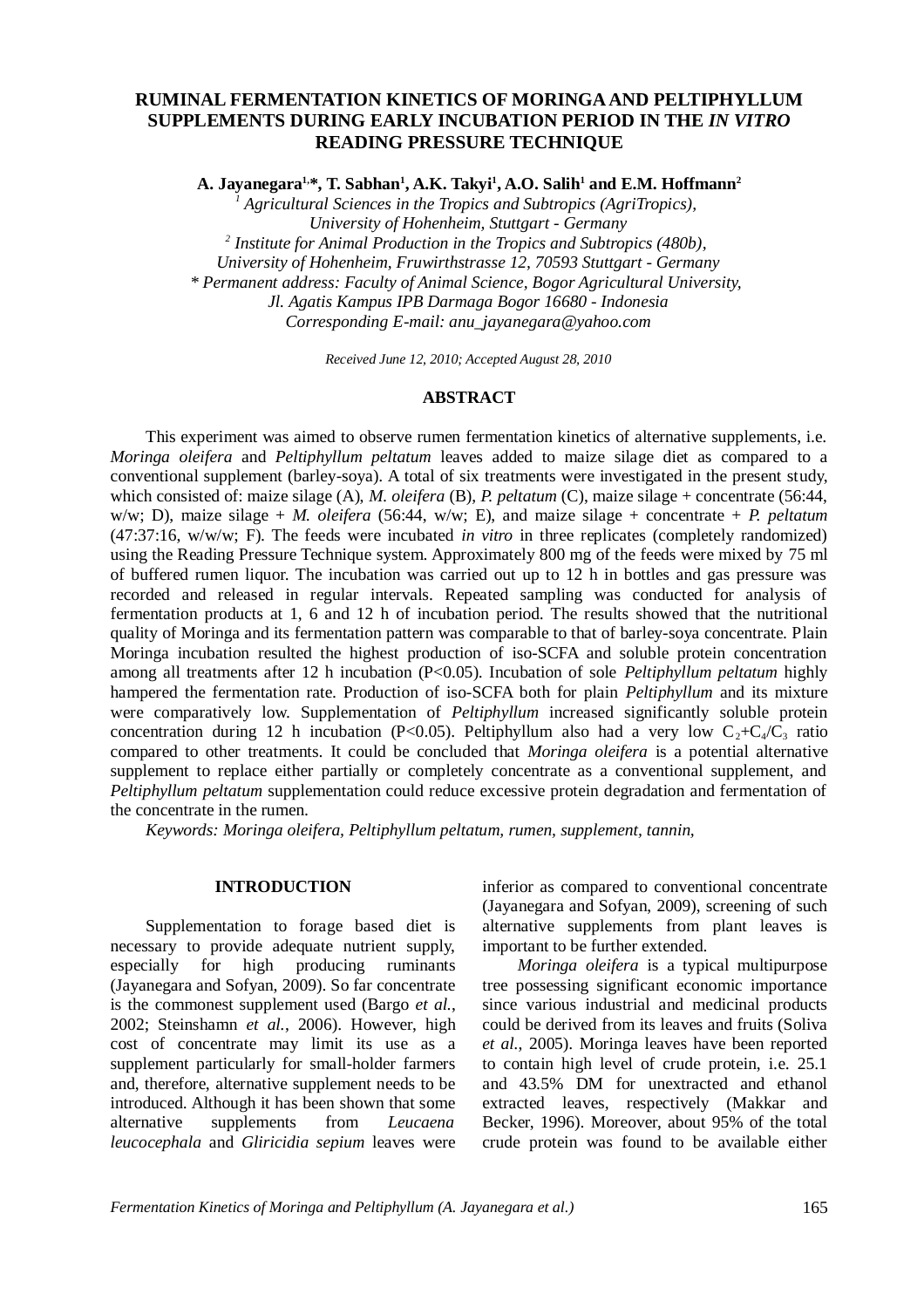ruminally or post-ruminally. The protein potentially digestible in the intestine (PDI) was 47% and 50% of the total crude protein for the unextracted and extracted leaves, respectively, and these values were much higher than those for various conventional protein supplements like coconut meals, cottonseed, groundnut, sesame and sunflower. The essential amino acid composition of the leaves was also comparable with that of soybean (Makkar and Becker, 1996). These indicate that Moringa is potential as an alternative supplement.

This experiment was aimed to observe rumen fermentation kinetics when maize silage diet was added a conventional supplement (barley-soya) and an alternative supplement (*Moringa oleifera* leaves). In addition, the additive effect of *Peltiphyllum peltatum* as high phenols and tannins leaves (Jayanegara and Sofyan, 2008) was observed in comparison with silage+conventional supplement. It was hypothesized that the addition of tannincontaining forage might prevent excessive degradation of protein in the rumen and, hence, increasing the proportion of available protein in the small intestine. To clarify the effect of each feed, plain maize silage, Moringa and Peltiphyllum leaves were also incubated.

### **MATERIALS AND METHODS**

#### **Treatments**

Prior to *in vitro* incubation, all feeds were oven dried at 60  $\degree$ C for 24 h and ground to pass a 1 mm sieve. A total of six treatments were investigated in the present study using maize silage as the basal feed. Leaves of *Moringa oleifera* and *Peltiphyllum peltatum* were used as alternative supplements, in addition to concentrate, which was a mixture of barley grain and soybean meal (57:43, w/w). The treatments consisted of:

- A : Maize silage
- B : *M. oleifera*
- C : *P. peltatum*
- D : Maize silage + concentrate  $(56:44, w/w)$
- E : Maize silage  $+ M$ . *oleifera* (56:44, w/w)
- F : Maize silage + concentrate + *P. peltatum* (47:37:16, w/w/w)

The feeds were analyzed for their chemical composition. This included proximate analysis, cell wall content and phenolic fraction determinations. For the proximate analysis, dry matter (DM), organic matter (OM), crude ash (CA), crude protein (CP) and ether extract (EE) were analyzed according to AOAC (1990). Cell wall content, i.e. neutral detergent fiber (NDF) and acid detergent fiber (ADF) was determined based on Van Soest *et al.* (1991). For the phenol assays, samples were ground to fine powder in a Ballmill MM 200 (Retsch GmbH, Haan, Germany) at 50 Hz for 2 min. Samples  $(0.2 \text{ g})$ were extracted in 10 ml aqueous acetone (acetone:water, 7:3) twice for 20 min in an ultrasonic waterbath. The extracted samples were centrifuged (4000  $\times$  *g*, 10 min, 4<sup>o</sup>C), and the supernatants were combined and used for phenol analysis. Phenol assays were according to Makkar (2003). Total phenols (TP) and total tannins (TT) in the extract were determined by a modification of the Folin-Ciocalteu method using polyvinylpolypyrrolidone (PVPP) to separate tannin phenols from non-tannin phenols. Both TP and TT were expressed as tannic acid equivalent. Summary of the chemical composition of the treatment feeds is presented in the Table 1.

### *In Vitro* **Incubation**

*In vitro* incubation of the feeds was performed using the Reading Pressure Technique system (Mauricio *et al*., 1999) as modified by Selje-Assmann *et al*. (2008). All feed treatments were incubated in three replicates using completely randomized design. Rumen fluid was collected before the morning feeding from two fistulated Holstein cows receiving regular hay and concentrate and fed *ad libitum* in two equal meals per day. The rumen fluid was strained through a 100 µm nylon net and diluted with nine volumes of reduced buffer. Aliquots of 75 ml were dispensed into serum bottles containing approximately 800 mg of the feeds. The incubation was carried out up to 12 h in bottles and gas pressure was recorded and released in regular intervals. The bottles were opened for repeated sampling, i.e. at 1, 6 and 12 h of incubation period, and homogenous aliquots (1 ml) were removed under vigorous stirring for analysis of fermentation products. The headspace was flushed by  $CO<sub>2</sub>$  before the bottles were closed and incubation was continued.

#### **Analysis of Fermentation Products**

Gas production rate and cumulative was recorded from the incubation bottles. The 1 ml of samples (incubation medium containing rumenbuffer mixture) taken at regular intervals were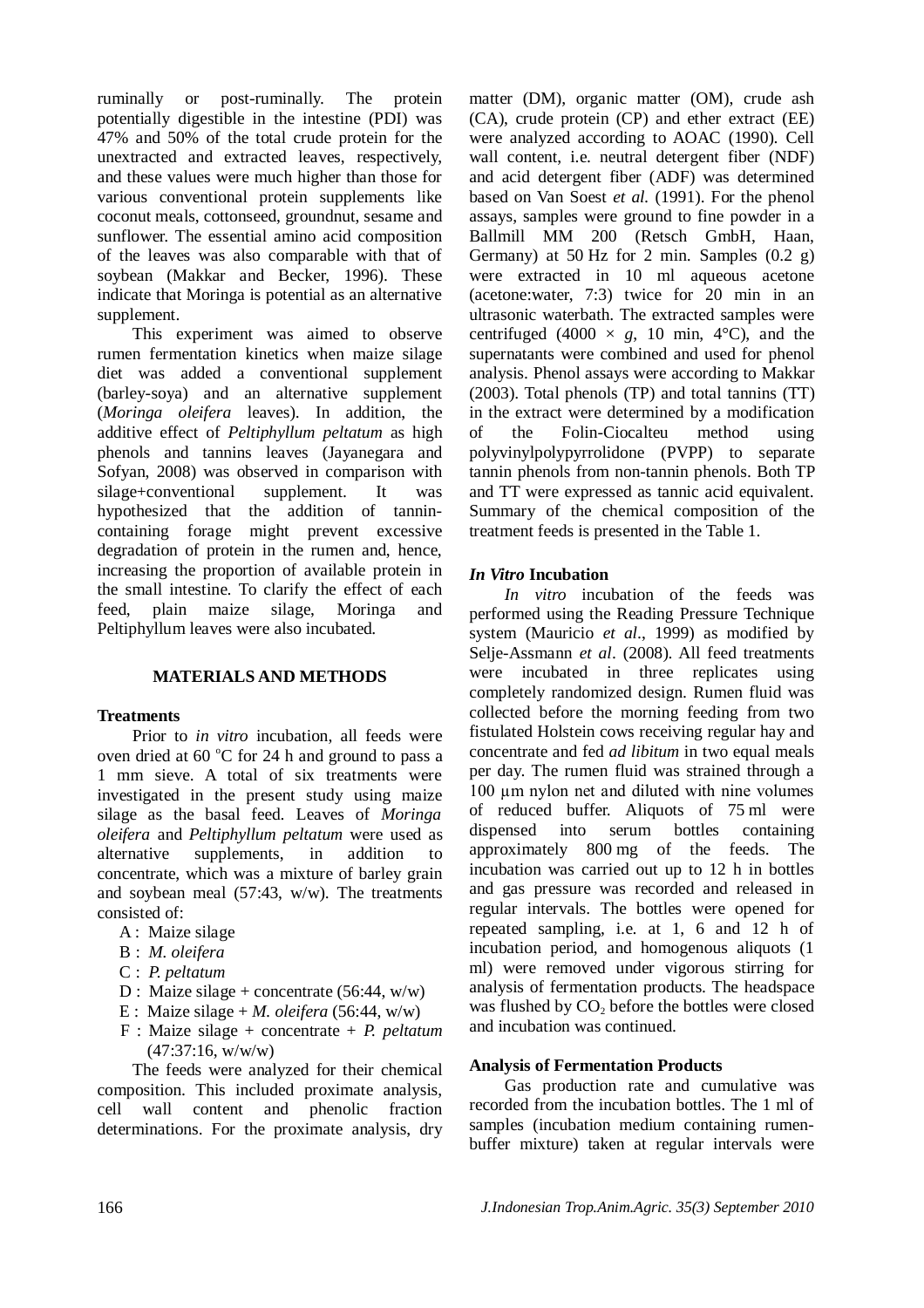|            | Treatments (% dry matter) |      |      |      |      |      |  |  |  |  |
|------------|---------------------------|------|------|------|------|------|--|--|--|--|
|            | A                         | B    | C    | D    | E    | F    |  |  |  |  |
| DM         | 91.9                      | 92.3 | 92   | 90.1 | 92.1 | 90.4 |  |  |  |  |
| <b>OM</b>  | 96                        | 91.2 | 89.3 | 96   | 93.9 | 95   |  |  |  |  |
| <b>CA</b>  | 4.0                       | 8.8  | 10.7 | 4.0  | 6.1  | 5.0  |  |  |  |  |
| $\rm CP$   | 7.2                       | 24   | 11.3 | 15.1 | 14.6 | 14.5 |  |  |  |  |
| EE         | 1.6                       | 5.4  | 2.0  | 1.9  | 3.3  | 1.9  |  |  |  |  |
| <b>NDF</b> | 45.1                      | 21.9 | 19.1 | 34.1 | 35   | 31.8 |  |  |  |  |
| ADF        | 24.6                      | 11.4 | 18.3 | 18   | 18.8 | 18   |  |  |  |  |
| TP         | 0.0                       | 3.4  | 20   | 0.0  | 1.5  | 3.2  |  |  |  |  |
| <b>TT</b>  | 0.0                       | 1.4  | 14.7 | 0.0  | 0.6  | 2.3  |  |  |  |  |

Table 1. Chemical Composition of the Treatment Feeds

 $DM = dry$  matter;  $OM = organic$  matter;  $CA = crude$  ash;  $CP = crude$ protein;  $EE =$  ether extract;  $NDF =$  neutral detergent fiber;  $ADF =$  acid detergent fiber;  $TP = total$  phenols;  $TT = total$  total tannins A = maize silage; B = M. *oleifera*; C = P. *peltatum*; D = maize silage + contretate (56:44, w/w); E=maize silage + M. oleifera (56:44, w/w); F = maize silage + concentrate + P. peltatum (47:37:16, w/w/w)

centrifuged at  $30,000 \times g$  for 10 min at 4<sup>o</sup>C. These were subjected to short-chain fatty acid (SCFA) and protein analyses. For SCFA analysis, 630 µl of supernatant were mixed with 70 µl internal standard (10 mg/l methylvaleric acid in formic acid), deproteinized overnight (4°C). The samples then were centrifuged again and 600 µl aliquot of deproteinized supernatant was analyzed by gas chromatography according to Hoeltershinken *et al.* (1997). The remaining supernatant from the original sample was collected for soluble protein determination by dot blot method as described by Hoffmann *et al.* (2002). This method is contrast to the commonly used Kjeldahl method since this assay directly determines the true protein while not detecting non-protein nitrogen, small oligopeptides or free amino acids.

#### **Statistical analysis**

Data obtained were subjected to one-way analysis of variance (ANOVA), followed by Duncan's multiple range test (DMRT) to allow comparison among means from different treatments (Steel and Torrie, 1980). This was performed using SPSS statistical package version 17.0. Graphs presented were generated by MS Excel 2003.

#### **RESULTS AND DISCUSSION**

#### **Rate and cumulative of gas production**

Gas production rate decreased in the first 2.5

h for all treatments (Figure 1). Microbial adaptation to the newly given feeds was probably the reason. This is one of the drawbacks of any *in vitro* batch fermentation systems as compared to the *in vivo* system where rumen microbes have no adaptation period to a newly introduced feed prior to experiment (Williams, 2000; Rymer et al., 2005). The rate of gas production increased after 2.5 h of incubation period to around 8 h, except the *P. peltatum* incubation (treatment C). Within this period, it appeared that microbes have been adapted to the treatments and showed the most active fermentation activity, while *P. peltatum* highly hampered the fermentation rate due to its high TP and TT contents, as confirmed by other studies (Jayanegara and Sofyan, 2008; Jayanegara *et al.*, 2009). Inhibition of *P. peltatum* on *in vitro* gas production has also been observed by other authors (Selje-Assmann et al., 2007; Jayanegara *et al*., 2009). However, Jayanegara *et al.* (2009) reported that the adverse effect could be neutralized by adding polyethylene glycol (PEG), a tannin binding substance. *Moringa* showed no negative effect for this variable due to its negligible amount of phenols and tannins (Makkar and Becker, 1996). Gas production rate diminished after 8 hours incubation time perhaps because at this point the end products have been accumulated and hence give negative feedback to the microbial activity.

The pattern of cumulative gas was closely similar to that of the gas production rate since this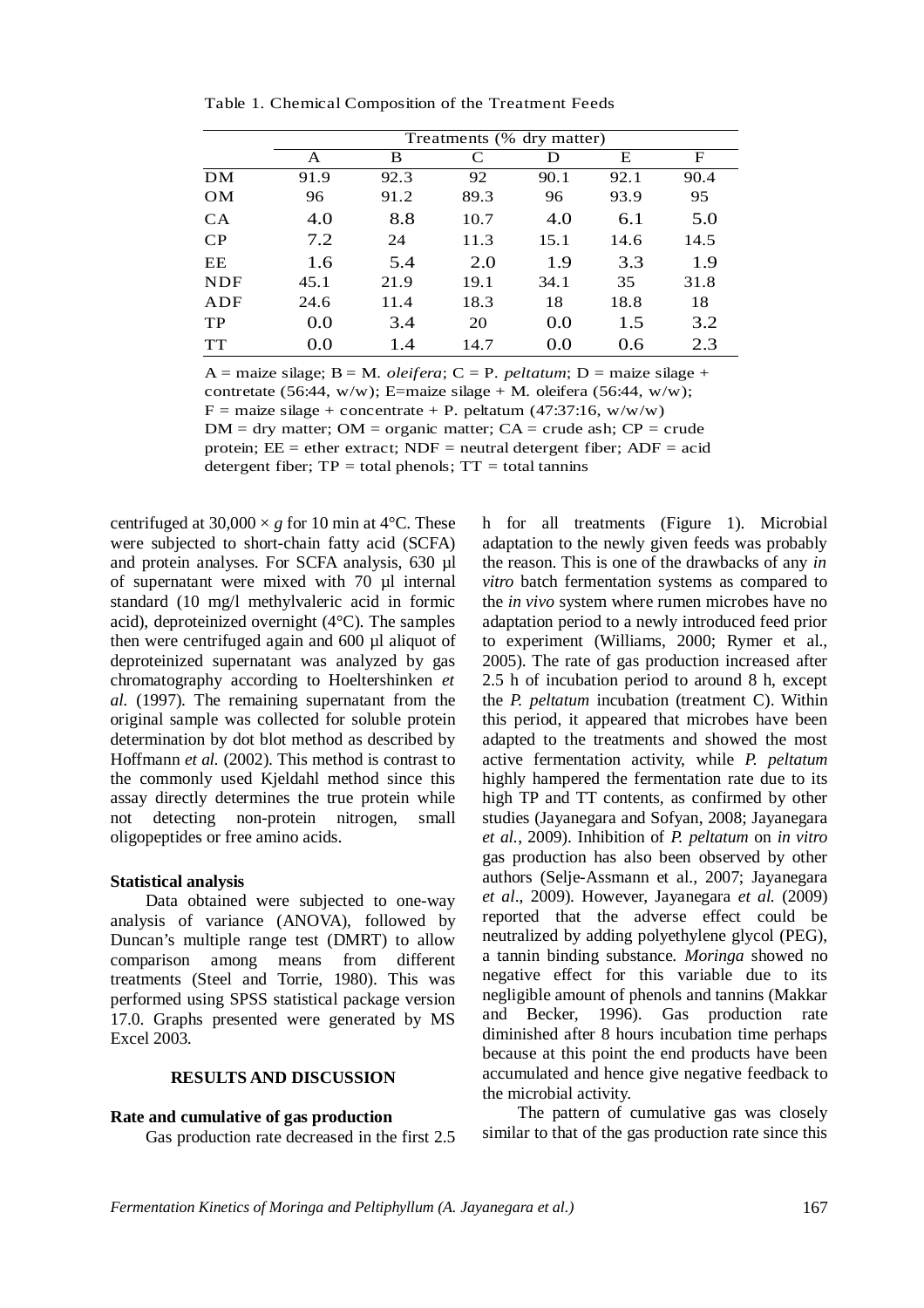| <b>SCFA</b>       | Period        | Treatments         |                    |                    |                      |                    |                    |              |                |
|-------------------|---------------|--------------------|--------------------|--------------------|----------------------|--------------------|--------------------|--------------|----------------|
|                   |               | A                  | B                  | $\mathsf{C}$       | D                    | E                  | ${\rm F}$          | <b>SEM</b>   | P-value        |
|                   | -- h --<br>mM |                    |                    |                    |                      |                    |                    |              |                |
| C <sub>2</sub>    | 1             | 7.91 <sup>b</sup>  | 8.77 <sup>e</sup>  | $7.65^{\rm a}$     | 8.44cd               | 8.53 <sup>d</sup>  | 8.33c              | 0.12         | < 0.001        |
|                   | 6             | 13.60 <sup>b</sup> | 17.56c             | 8.94 <sup>a</sup>  | 16.91c               | 17.47c             | 16.78              | 0.94         | < 0.001        |
|                   | 12            | 22.88 <sup>b</sup> | 28.37 <sup>d</sup> | 11.06 <sup>a</sup> | 27.46c               | 27.18c             | 26.80c             | 1.82         | < 0.001        |
| $\mathsf{C}_3$    | 1             | 1.90 <sup>b</sup>  | 1.89 <sup>b</sup>  | 1.62 <sup>a</sup>  | 1.99 <sup>d</sup>    | 1.97cd             | 1.92 <sup>bc</sup> | 0.04         | < 0.001        |
|                   | 6             | 4.50 <sup>b</sup>  | 5.45c              | 2.28 <sup>a</sup>  | 6.54e                | 5.95 <sup>d</sup>  | $6.11$ de          | 0.43         | < 0.001        |
|                   | 12            | 9.94c              | 8.89b              | $3.45^{\rm a}$     | $14.11$ <sup>f</sup> | 11.56 <sup>d</sup> | 12.99e             | 1.05         | < 0.001        |
| C <sub>4</sub>    | $\mathbf{1}$  | 1.31 <sup>b</sup>  | 1.35cd             | $1.25^{\rm a}$     | 1.37 <sup>d</sup>    | $1.34^{bc}$        | $1.33$ bc          | 0.01         | $\Omega$       |
|                   | 6             | 2.44 <sup>b</sup>  | 2.32 <sup>b</sup>  | 1.50 <sup>a</sup>  | 2.95 <sup>d</sup>    | 2.69c              | 2.77c              | 0.14         | < 0.001        |
|                   | 12            | 4.80c              | $3.55^{b}$         | 1.62 <sup>a</sup>  | 5.81e                | 4.66c              | 5.29 <sup>d</sup>  | 0.42         | < 0.001        |
| isoC <sub>4</sub> | $\mathbf{1}$  | 0.09               | 0.1                | 0.09               | 0.1                  | 0.1                | 0.1                | $\mathbf{0}$ | ns             |
|                   | 6             | 0.12 <sup>b</sup>  | 0.18 <sup>d</sup>  | 0.09 <sup>a</sup>  | 0.16 <sup>c</sup>    | 0.16 <sup>c</sup>  | $0.13^{b}$         | 0.01         | < 0.001        |
|                   | 12            | 0.16 <sup>b</sup>  | 0.28 <sup>d</sup>  | 0.10 <sup>a</sup>  | 0.26 <sup>cd</sup>   | 0.24c              | 0.18 <sup>b</sup>  | 0.02         | < 0.001        |
| C <sub>5</sub>    | 1             | 0.09 <sup>b</sup>  | 0.09 <sup>b</sup>  | 0.08 <sup>a</sup>  | 0.09 <sup>b</sup>    | 0.09 <sup>b</sup>  | 0.09 <sup>b</sup>  | $\mathbf{0}$ | 0.01           |
|                   | 6             | 0.19c              | 0.17 <sup>b</sup>  | 0.09 <sup>a</sup>  | 0.23e                | 0.20 <sup>d</sup>  | 0.17 <sup>b</sup>  | 0.01         | < 0.001        |
|                   | 12            | 0.29 <sup>b</sup>  | 0.35c              | 0.09 <sup>a</sup>  | 0.47e                | 0.37 <sup>d</sup>  | 0.29 <sup>b</sup>  | 0.03         | < 0.001        |
| isoC <sub>5</sub> | $\mathbf{1}$  | 0.14 <sup>b</sup>  | 0.14 <sup>b</sup>  | 0.12 <sup>a</sup>  | $0.13$ <sup>ab</sup> | 0.14 <sup>b</sup>  | $0.13^{ab}$        | $\mathbf{0}$ | $\overline{0}$ |
|                   | 6             | 0.18 <sup>b</sup>  | 0.25c              | $0.12^{a}$         | 0.26c                | 0.25c              | 0.17 <sup>ab</sup> | 0.02         | $\overline{0}$ |
|                   | 12            | 0.20 <sup>b</sup>  | $0.45^{\circ}$     | $0.12^{a}$         | 0.41 <sup>d</sup>    | 0.36 <sup>c</sup>  | 0.18 <sup>b</sup>  | 0.04         | < 0.001        |
| <b>Total SCFA</b> | $\mathbf{1}$  | 11.45 <sup>b</sup> | 12.34 <sup>d</sup> | $10.82^{\rm a}$    | $12.13^{cd}$         | 12.17 <sup>d</sup> | 11.88c             | 0.16         | < 0.001        |
|                   | 6             | 21.03 <sup>b</sup> | 25.93c             | $13.02^{\rm a}$    | 27.04c               | 26.74c             | $26.13^{\circ}$    | 1.52         | < 0.001        |
|                   | 12            | 38.27 <sup>b</sup> | 41.89c             | $16.46^{\rm a}$    | $48.51$ f            | 44.37 <sup>d</sup> | 45.73 <sup>e</sup> | 3.21         | < 0.001        |
| <i>isoSCFA</i>    | 1             | 0.23 <sup>b</sup>  | 0.24c              | 0.21 <sup>a</sup>  | 0.23 <sup>b</sup>    | 0.24c              | 0.23 <sup>b</sup>  | $\Omega$     | $\Omega$       |
|                   | 6             | 0.30 <sup>b</sup>  | 0.43c              | $0.21^{a}$         | 0.42c                | 0.41 <sup>c</sup>  | 0.30 <sup>b</sup>  | 0.03         | < 0.001        |
|                   | 12            | 0.36 <sup>b</sup>  | 0.73 <sup>d</sup>  | $0.22^{\rm a}$     | 0.67 <sup>d</sup>    | 0.60c              | 0.36 <sup>b</sup>  | 0.06         | < 0.001        |

Table 2. Kinetics of Short-chain Fatty Acid (SCFA) Production of the Incubated Feed Treatments

Different superscript in the same row shows significantly different at at least P < 0.05

C<sub>2</sub>=acetate; C<sub>3</sub>=propionate; C<sub>4</sub>=butyrate; *iso*C<sub>4</sub>=isobutyrate; C<sub>5</sub>=valerate; *iso*C<sub>5</sub>=isovalerate

figure was derived from the latter by adding up the value for each incubation time. The fermentation still occurred up to 12 hours incubation time, not yet reached the lag phase of microbial activity. Such asymptotic cumulative gas production in the batch *in vitro* system could nearly be reached after 72 to 96 h after incubation (Menke and Steingass, 1988; Williams, 2000). Comparing the cumulative gas production of maize silage and *M. oleifera*, the silage produced a little bit higher gas although Moringa contained higher soluble nutrients (higher CP and lower NDF and ADF; Table 1). This might be related to the fact that CP stoichiometrically contributes to much less gas production as compared to carbohydrate fractions (Getachew *et al*., 1998). Therefore, multiple regression equation of organic matter digestibility (OMD) does not contain only cumulative gas production variable but also CP variable (Menke and Steingass, 1988). The addition of conventional supplement (barley-soya) to maize silage increased the cumulative gas production than that of plain maize silage since the concentrate contained more easily degradable nutrients as also reported by Mulligan *et al.* (2004). Moringa leaves as an alternative supplement seemed to have comparable quality like the concentrate since the gas production up to 12 h of incubation period was closely similar. Again, the addition of Peltiphyllum to silage and conventional concentrate decreased the gas production due to the additive effect of phenols and tannins.

## **Kinetics of Short-chain Fatty Acids Profile and Soluble Protein**

In general, all short-chain fatty acid (SCFA) concentrations increased during the fermentation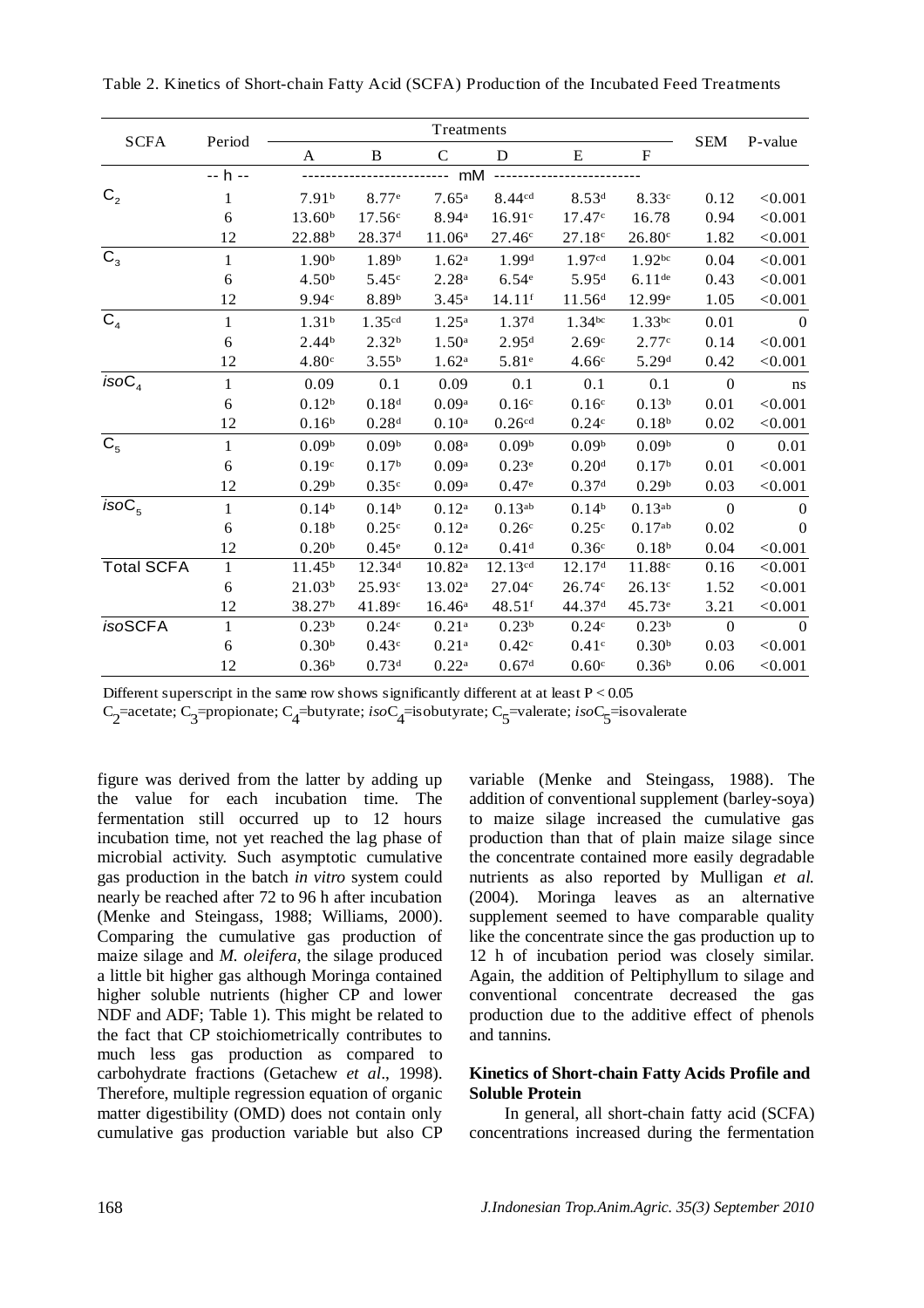

Figure 1. Rate (a) and Cumulative of Gas Production (b) of the Treatment Feeds during 12 h Incubation. A=maize silage; B=*M. oleifera*; C=*P. peltatum*; D=maize silage + concentrate (56:44, w/w); E=maize silage + *M. oleifera* (56:44, w/w); F=maize silage + concentrate + *P. peltatum* (47:37:16, w/w/w)

from 1 to 12 h. During fermentation, carbohydrate (sugars, starch, and part of fiber) and protein are degraded and converted to SCFA such as acetate, propionate and butyrate (Baldwin and Allison, 1983; Bach *et al.*, 2005). Iso-SCFA such as isobutyrate and iso-valerate are the specific products of protein fermentation, particularly from deamination of branched chain amino acids (Hoffmann *et al.*, 2008). Therefore this variable indicates the extent of protein degradation in the rumen. Production of iso-SCFA both for plain Peltiphyllum and its mixture were comparatively low. Peltiphyllum contains tannins which can bind protein and partially prevent the protein from ruminal degradation and fermentation (Mueller-Harvey, 2006). This complex can be further degraded in the abomasum under acidic condition and hence increasing the amount of by-pass protein (Makkar *et al.*, 2007). Such condition is favourable when animals are fed with high quality feed with high amount of soluble nutrients, particularly high quality protein. The plain Moringa incubation showed the highest production of iso-SCFA since the CP content is the highest among the treatments (24% DM). This is the same reason to explain the low iso-SCFA production from plain maize silage incubation which contains very low crude protein  $(7.2\%$ DM). The iso-SCFA pattern was confirmed by the kinetics of soluble protein concentration (Figure 2).

Acetate and butyrate are mainly produced as end products of high fiber diet (high activity of cellulolytic bacteria) while propionate is a major

end product of low fiber diet (high activity of amylolytic bacteria) (Rodriguez-Prado *et al.*, 2004). The ratio of  $C_2+C_4/C_3$  shows the occurrence of these end products in a relative form (Figure 3). In general, the ratio increased over incubation period. In the beginning of fermentation, amylolytic and saccharolytic degrading microorganisms played a major role over fiber degrading microorganims due to the easily degraded and fermented starch and sugar, respectively. Hence, the ratio was low and reflected the relatively high concentration of propionate. When sugar and starch were depleted, fiber degradation took over the major role of fermentation, and acetate and butyrate became predominant over propionate. Among the treatments, most of them were not different except



Figure 2. Kinetics of Soluble Protein Concentration in the Incubation Medium of the Treatment Feeds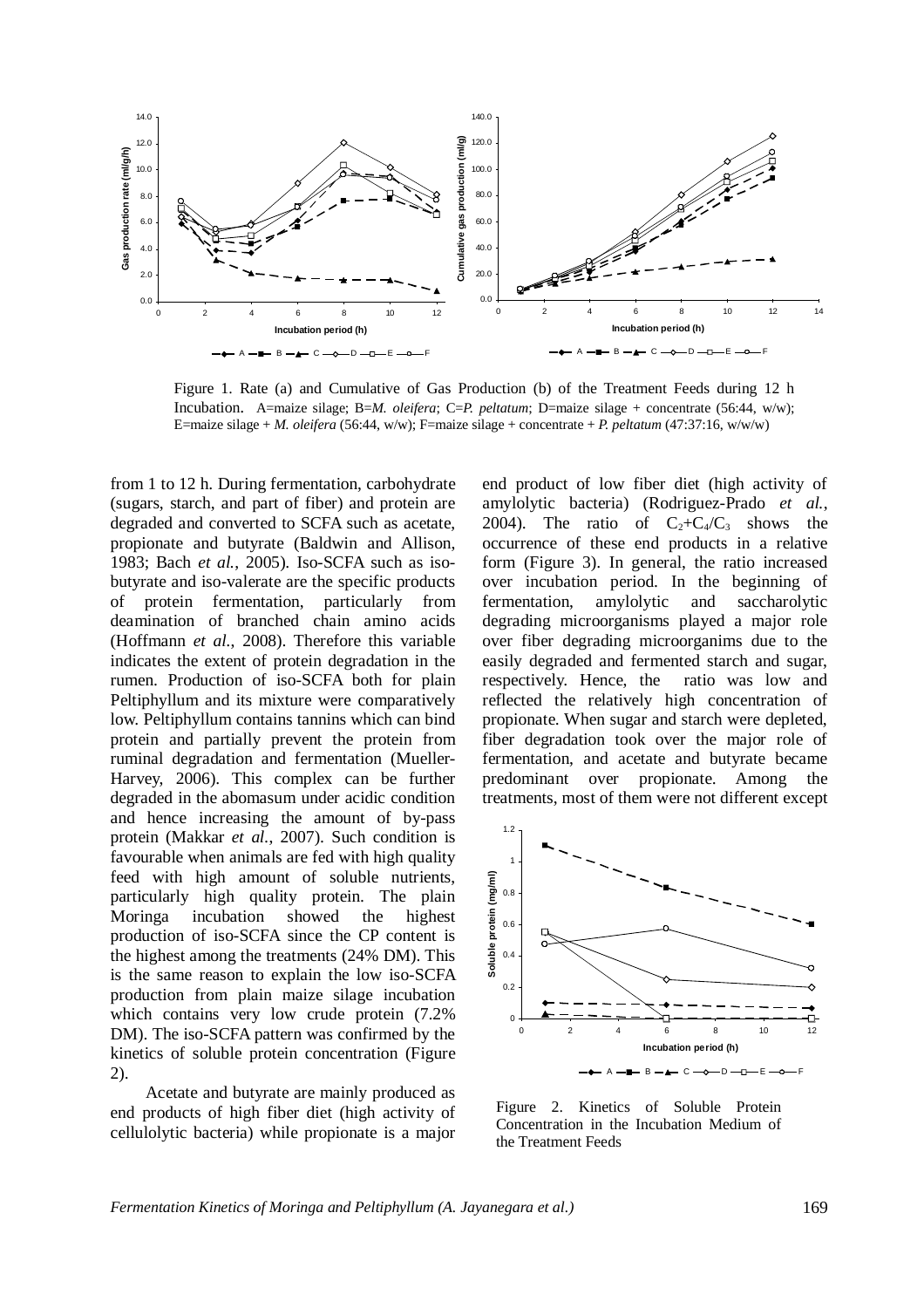

Figure 3. Kinetics of  $C_2+C_4/C_3$  Ratio in the Incubation Medium of the Treatment Feeds

for maize silage and plain Peltiphyllum treatments (P<0.05). Maize silage has comparatively low soluble nutrients such as sugar and starch and hence lowering the ratio  $C_2+C_4/C_3$ . In the case of Peltiphyllum, it was obvious that the ratio was very low. It might be that protein degradation was hampered by the action of phenols and tannins, and it might be also that these substances inhibited the overall fermentation processes.

#### **CONCLUSION**

*Moringa oleifera* is a potential alternative supplement to replace either partially or completely the conventional supplement i.e. concentrate. The nutritional quality of Moringa and its fermentation pattern was comparable to that of barley-soya concentrate. *Peltiphyllum peltatum* could reduce excessive protein degradation and fermentation of the concentrate in the rumen and, therefore, may increase the amount of ruminal by-pass protein for further enzymatic degradation in the small intestine. However, incubation of sole Peltiphyllum hampered severely the fermentation due to its high phenolic content. This suggested that the plant could not be given at a high concentration in a mixture diet, but rather a small proportion instead by considering the phenolic concentration in the mixture.

#### **REFERENCES**

AOAC. 1990. Official Methods of Analysis.  $15<sup>th</sup>$ ed. Association of Official Analytical Chemists, Arlington, VA, USA.

- Bach, A., S. Calsamiglia and M.D. Stern. 2005. Nitrogen metabolism in the rumen. J. Dairy Sci. 88: E9-E21.
- Baldwin, R.L., and M.J. Allison. 1983. Rumen metabolism. J. Anim. Sci. 57: 461-477.
- Bargo, F., L.D. Muller, J.E. Delahoy and T. W. Cassidy. 2002. Milk response to concentrate supplementation of high producing dairy cows grazing at two pasture allowances. J. Dairy Sci. 85: 1777-1792.
- Getachew, G., M. Blummel, H.P.S. Makkar and K. Becker. 1998. *In vitro* measuring techniques for assessment nutritional quality of feeds: a review. Anim. Feed Sci. Technol. 72: 261- 281.
- Hoeltershinken, M., U. Plitt, F.C. Tammen, P. Hoffmann and H. Scholz. 1997. Influence of mouldy grass on fermentation and thiamine metabolism in bovine rumen fluid (*in vitro*). Deutsche Tierärztliche Wochenschrift 104: 17-22.
- Hoffmann, E.M., S. Muetzel and K. Becker. 2002. A modified dot-blot method of protein determination applied in the tannin-protein precipitation assay to facilitate the evaluation of tannin activity in animal feeds. Br. J. Nutr. 87: 421-426.
- Hoffmann, E.M., N. Selje-Assmann and K. Becker. 2008. Dose studies on antiproteolytic effects of a methanol extract from *Knautia arvensis* on *in vitro* ruminal fermentation. Anim. Feed Sci. Technol. 145: 285-301.
- Jayanegara, A., and A. Sofyan. 2008. Penentuan aktivitas biologis tanin secara *in vitro* menggunakan Hohenheim gas test dengan polietilen glikol sebagai determinan. Media Peternakan 31: 44-52.
- Jayanegara, A., and A. Sofyan. 2009. Supplementary feeding on the nutrient balance of lactating dairy cow at contrasting temperature regimes: assessment using Cornell Net Carbohydrate and Protein System (CNCPS) model. J. Indon. Trop. Anim. Agric. 34: 196-204.
- Jayanegara, A., N. Togtokhbayar, H.P.S. Makkar and K. Becker. 2009. Tannins determined by various methods as predictors of methane production reduction potential of plants by an *in vitro* rumen fermentation system. Anim. Feed Sci. Technol. 150: 230-237.
- Makkar, H.P.S., and K. Becker. 1996. Nutritional value and antinutritional components of whole and ethanol extracted *Moringan*